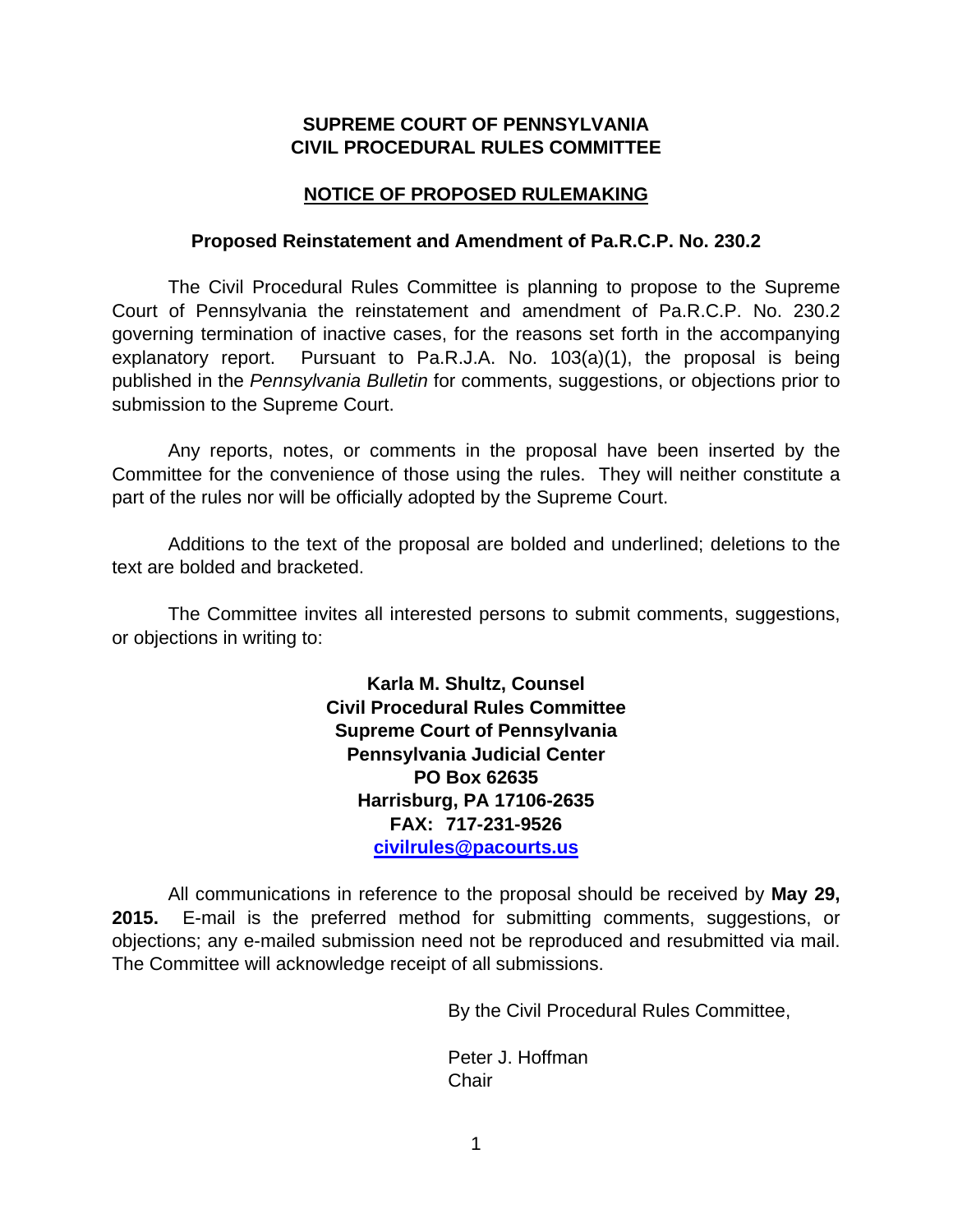#### **Rule 230.2. Termination of Inactive Cases**

(a) **At least once a year, [T]t**he court **[may] shall** initiate proceedings to terminate **[a]** case**s** in which there has been no activity of record for two years or more **[by serving a notice of proposed dismissal of court case], and shall report such information to the Court Administrator of Pennsylvania on a form supplied by the Administrative Office of Pennsylvania Courts or in such format as requested from time to time by the Administrative Office of Pennsylvania Courts**.

> Note: This rule provides an administrative method for the termination of inactive cases.

(b)(1) **For each case identified pursuant to subdivision (a), [T]t**he court shall serve **[the] a** notice **of proposed termination** on counsel of record, and on the parties if not represented, **[sixty] thirty** days prior to the date of the proposed termination. The notice shall contain the date of the proposed termination and the procedure to avoid termination.

(2) The notice shall be served **electronically pursuant to Rule 205.4(g)(1), or [by mail]** pursuant to Rule 440 **on counsel of record and on the parties, if not represented, at the last address of record**. **[If the mailed notice is returned, the notice shall be served by advertising it in the legal publication, if any, designated by the court for the publication of legal notices or in one newspaper of general circulation within the county.]**

> Note: If the notice mailed to an attorney is returned by the postal service, the prothonotary should check **[a legal directory or contact the Administrative Office of Pennsylvania Courts] the website of the Disciplinary Board of the Supreme Court of Pennsylvania, www.padisciplinaryboard.org,** for a current address. **[Otherwise, publication in the legal newspaper or a newspaper of general circulation within the county is required under this rule if the mailed notice is returned.]**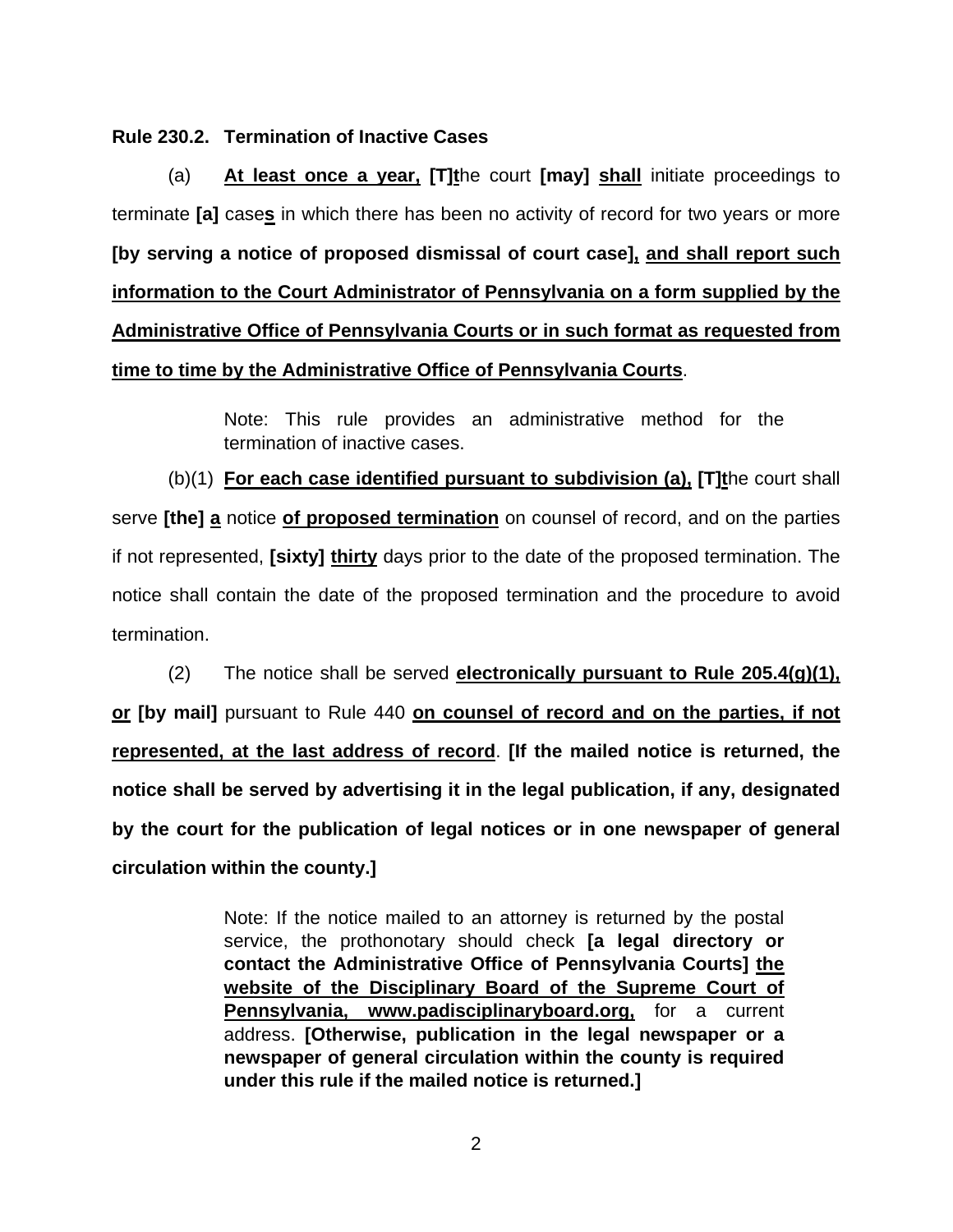See subdivision **[(e)] (f)** for the form of notice.

(c) If no statement of intention to proceed has been filed **on or before the** 

**date of the proposed termination**, the prothonotary shall enter an order as of course terminating the matter **[with prejudice]** for failure to prosecute.

> Note: The prothonotary may not enter an order terminating the action until more than **[sixty] thirty** days after service of the notice of proposed termination.

> A court officer may certify to the prothonotary those matters which have been inactive and in which no statement of intention to proceed has been filed.

(d)(1) If an action has been terminated pursuant to this rule, an aggrieved party

may petition the court to reinstate the action.

(2) If the petition is filed within **[thirty] sixty** days after the entry of the order

of termination on the docket, the court shall grant the petition and reinstate the action.

Note: The provision under subdivision (d)(2) for filing a petition within **[thirty] sixty** days is not intended to set a standard for timeliness in proceedings outside this rule.

(3) If the petition is filed more than **[thirty] sixty** days after the entry of the order of termination on the docket, the court shall grant the petition and reinstate the action upon a showing that

(i) the petition was timely filed following the entry of the order for termination and

(ii) there is a reasonable explanation or a legitimate excuse for the failure to file both

(A) the statement of intention to proceed prior to the entry of the order of termination on the docket and,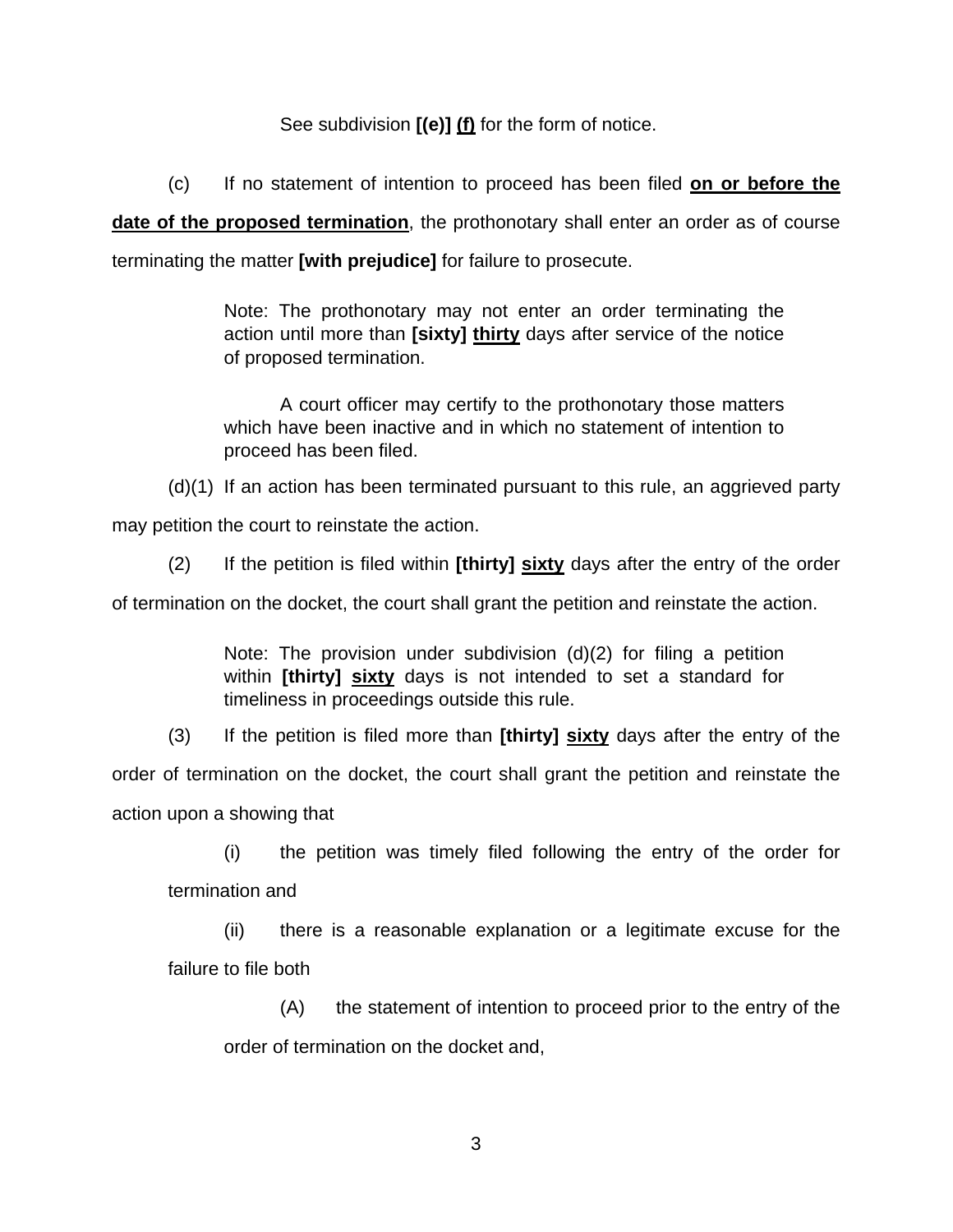(B) the petition to reinstate the action within **[thirty] sixty** days

after the entry of the order of termination on the docket.

Note: The provision under subdivision (d)(2) for filing a petition within **[thirty] sixty** days of the entry of the order of termination on the docket is not a standard of timeliness. Rather, the filing of the petition during that time period eliminates the need to make the showing otherwise required by subdivision (d)(3).

# **(e) Any case which is reinstated pursuant to subdivision (d) shall be**

#### **subject to termination with prejudice upon a subsequent termination pursuant to**

## **subdivision (a). No subsequent reinstatements will be granted.**

**[(e)] (f)** The notice required by subdivision (b) shall be in the following form:

# **(Caption)**

# **NOTICE OF PROPOSED TERMINATION OF COURT CASE**

The court intends to terminate this case without further notice because the docket shows no activity in the case for at least two years.

You may stop the court from terminating the case by filing a Statement of Intention to Proceed. The Statement of Intention to Proceed should be filed with the Prothonotary of the Court at  $\Box$ 

Address

on or before \_\_\_\_\_\_\_\_\_

Date

# IF YOU FAIL TO FILE THE REQUIRED STATEMENT OF INTENTION TO PROCEED, THE CASE WILL BE TERMINATED **BY THE PROTHONOTARY WITHOUT FURTHER NOTICE**.

BY THE COURT;

Date of this Notice **Contact Contact Contact Contact Contact Contact Contact Contact Contact Contact Contact Contact Contact Contact Contact Contact Contact Contact Contact Contact Contact Contact Contact Contact Contact C** 

\_\_\_\_\_\_\_\_\_\_\_\_\_\_\_\_\_\_ \_\_\_\_\_\_\_\_\_\_\_\_\_\_\_\_\_\_\_\_\_\_\_\_\_\_\_\_\_\_\_\_\_\_\_\_\_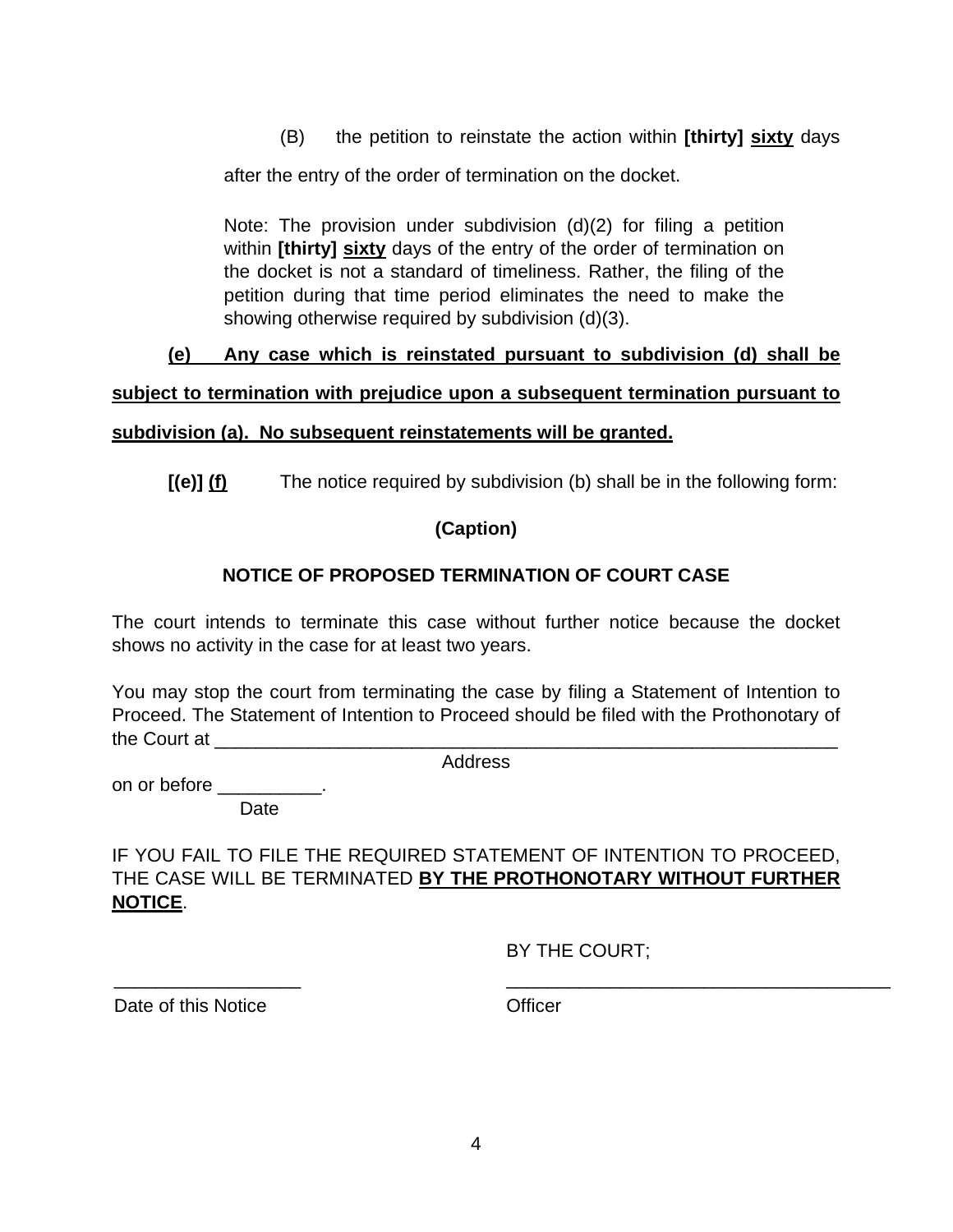**[(f)] (g)** The **[S]s**tatement of **[I]i**ntention to **[P]p**roceed shall be in the following form:

# **(Caption)**

## **Statement of Intention to Proceed**

To the Court:

\_\_\_\_\_\_\_\_\_\_ intends to proceed with the above captioned matter.

Date: \_\_\_\_\_\_\_\_\_\_ \_\_\_\_\_\_\_\_\_\_\_\_\_\_\_\_\_\_\_\_\_\_\_\_\_\_\_\_\_\_\_\_\_\_\_\_\_

Attorney for \_\_\_\_\_\_\_\_\_\_\_\_\_\_\_\_\_\_\_\_\_\_\_\_\_\_\_

**(h) Upon receipt of a statement of intention to proceed, the court may schedule a status conference and establish appropriate timelines to insure a timely and efficient disposition of the case.**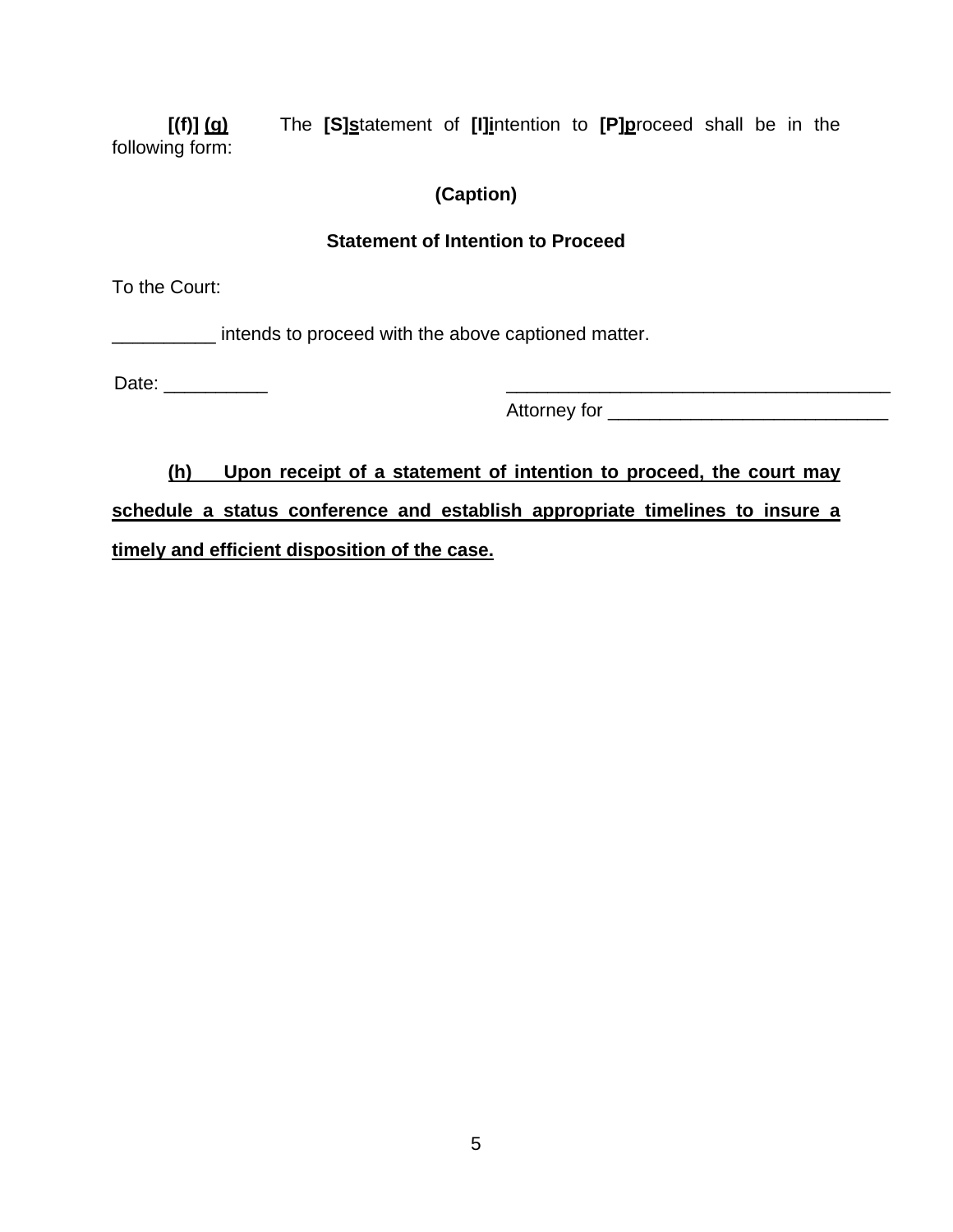#### **Explanatory Comment**

In 2014, the Supreme Court of Pennsylvania made efforts to reduce the inventory of civil cases on the dockets of the Courts of Common Pleas. To expedite that process, it suspended Rule 230.2 governing the termination of inactive cases. Originally adopted in 2003, Rule 230.2 implemented the general policy provisions of Rule of Judicial Administration 1901(a) governing the prompt disposition of matters and the termination of inactive cases. While Pa.R.J.A. No. 1901(a) provided general guidelines for conducting an administrative purge, Rule 230.2 set forth a procedural mechanism for a court to perform an administrative purge of cases that had remained on the civil docket for two or more years with no evidence of any activity.

The Civil Procedural Rules Committee has reviewed suspended Rule 230.2 and is proposing amendments intended to ensure that the civil dockets reflect the current inventory of active cases and to encourage attorneys to expeditiously litigate their cases. The proposed amendments will streamline the procedure for the trial court to conduct an administrative purge of inactive cases.

Several concerns with Rule 230.2 were identified. The rule did not specify how often a court should conduct an administrative purge; it only provided a procedure should a court decide to conduct an administrative purge. In order to ensure that the civil case inventory is accurate, the proposed amendment in subdivision (a) will require a court to conduct an administrative purge at least once a year. The court will also be required to report such information to the Court Administrator of Pennsylvania with a form supplied by the Administrative Office of Pennsylvania Courts.

A second problem identified with Rule 230.2 was the provision for service of the notice of proposed termination in subdivision (b). In subdivision (b)(1), the rule required service of the notice of proposed termination on counsel of record or unrepresented

6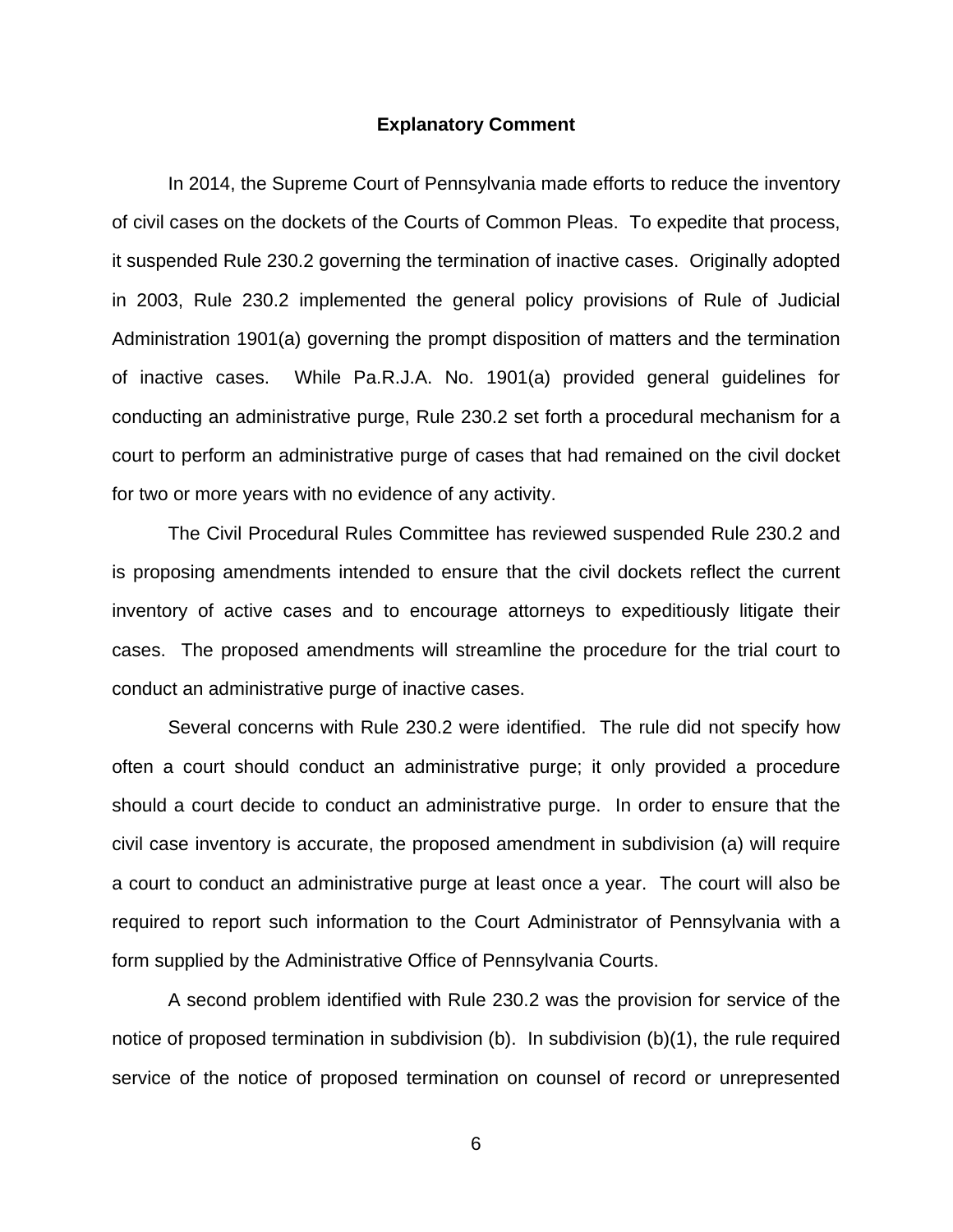parties at least sixty days prior to the date of termination. To expedite the process, the proposed amendment to subdivision (b)(1) will shorten that time frame and require the notice to be served to at least thirty days prior to the date of termination.

The suspended rule did not provide for modern, efficient methods for giving notice to counsel or unrepresented parties that cases were identified as having no activity on the docket for the previous two years. Subdivision (b)(2) provided for the notice to be served by mail pursuant to Rule 440 at the last address of record. In the event that the notice was returned, publication was required in the legal publication designated by the court for such notices. In conjunction with the shortened time frame in subdivision (b)(1), the proposed amendment of subdivision (b)(2) will update the method for giving notice by allowing the notice to be served electronically pursuant to Rule 205.4 governing electronic filing. The ability to serve notice by mail pursuant to Rule 440 is retained, but publication in the legal journal when a notice has been returned has been eliminated.

A third problem identified with Rule 230.2 was the filing of statements of intention to proceed in order to keep a case active, but then not requiring any further obligation on counsel or an unrepresented party to move the case forward to resolution. Subdivision (c) of the suspended rule required an attorney or unrepresented party to file a statement of intention to proceed before the termination date stated in the notice in order to prevent the purging of the case from the docket. If no statement of intention to proceed was filed, the prothonotary was directed to enter an order terminating the matter for failure to prosecute. In the proposal, this provision has been retained. However, new subdivision (h) will encourage the trial court to manage its cases by scheduling a status conference and establishing appropriate timelines to insure a timely and efficient disposition of the case.

7